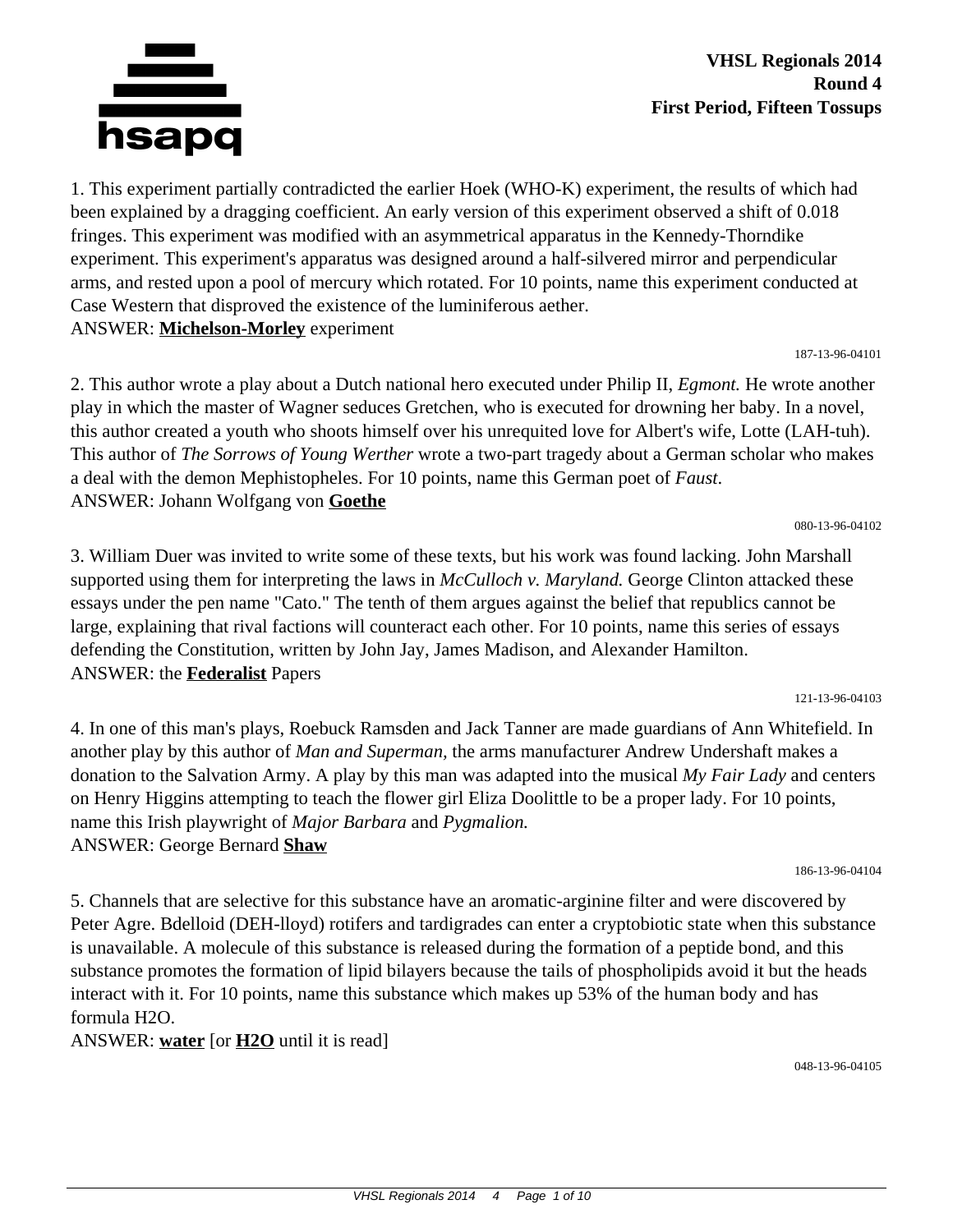6. This city's Old Deaf School Park contains a topiary rendering of the painting *Sunday Afternoon on the Island of La Grand Jatte.* The Batelle Memorial Institute is headquartered in this city, whose historic monuments include the Camp Chase Confederate Cemetery and James Thurber's house. Found at the confluence of the Olentangy and Scioto (sai-OH-tuh) Rivers, it is the seat of Franklin County. It is the capital of a state whose other large cities include Dayton and Toledo. For 10 points, name this capital of Ohio.

# ANSWER: **Columbus**, Ohio

7. The Tempo program is used to find and model these objects, which are sometimes surrounded by a plerion. An example of these objects in Virgo is surrounded by the first discovered extrasolar planets. A binary example of them was used to indirectly prove the existence of gravitational waves by Hulse and Taylor. Burnell and Hewish named the first discovered one LGM-1 and noted that its emissions were periodic. For 10 points, name these highly magnetized rotating stars that periodically emit radiation. ANSWER: **pulsar**s [or **pulsating star**s; prompt on neutron **star**s]

048-13-96-04107

8. Every entire function can be written as a power series with this property on the complex plane. A complete metric space is one where Cauchy sequences have this property. The Weierstrass M-test can show whether something has the uniform type of this property. Geometric series will always have this property if the common ratio has absolute value between zero and one, and the harmonic series does not possess it. For 10 points, name this opposite of divergence. ANSWER: **convergence** [or **has a limit**]

121-13-96-04108

9. When given the task of censoring letters, this character signs the names "Washington Irving" or "Irving Washington." He has a brief affair with Nurse Duckett that ends soon after Kid Sampson's death. This character is stalked by "Nately's whore" near the end of the novel, who nearly stabs him to death. After witnessing the death of Snowden, he refuses to go on flying missions and decides to escape Pianosa at the end of the novel in which he appears. For 10 points, name the protagonist of Joseph Heller's *Catch-22.* ANSWER: John **Yossarian**

140-13-96-04109

10. A crystalline target made of this element was used in the Davisson-Germer experiment. An oxide of this element is reacted with syngas in the first step of the Mond process, which is used to purify this metal. This element is used with cadmium in rechargeable batteries. Like cobalt and iron, this element is ferromagnetic at room temperature. For 10 points, name this element with atomic number 28 and atomic symbol Ni.

ANSWER: **nickel** [or **Ni** until it is read]

11. A roguish hero from this country's literature bores a hole in a wine jug to steal from his abusive blind master. A playwright from this country described the deaths of Leonardo and the Bridegroom in *Blood Wedding.* An iconic character from this country decides to become a knight errant after reading too many books of chivalry, subsequently getting into an unfortunate joust with some windmills. For 10 points, name this setting of *Lazarillo de Tormes* (lah-zah-REE-yoh day TOR-mace) where Miguel de Cervantes penned *Don Quixote.*

ANSWER: **Spain**

189-13-96-04110

080-13-96-04111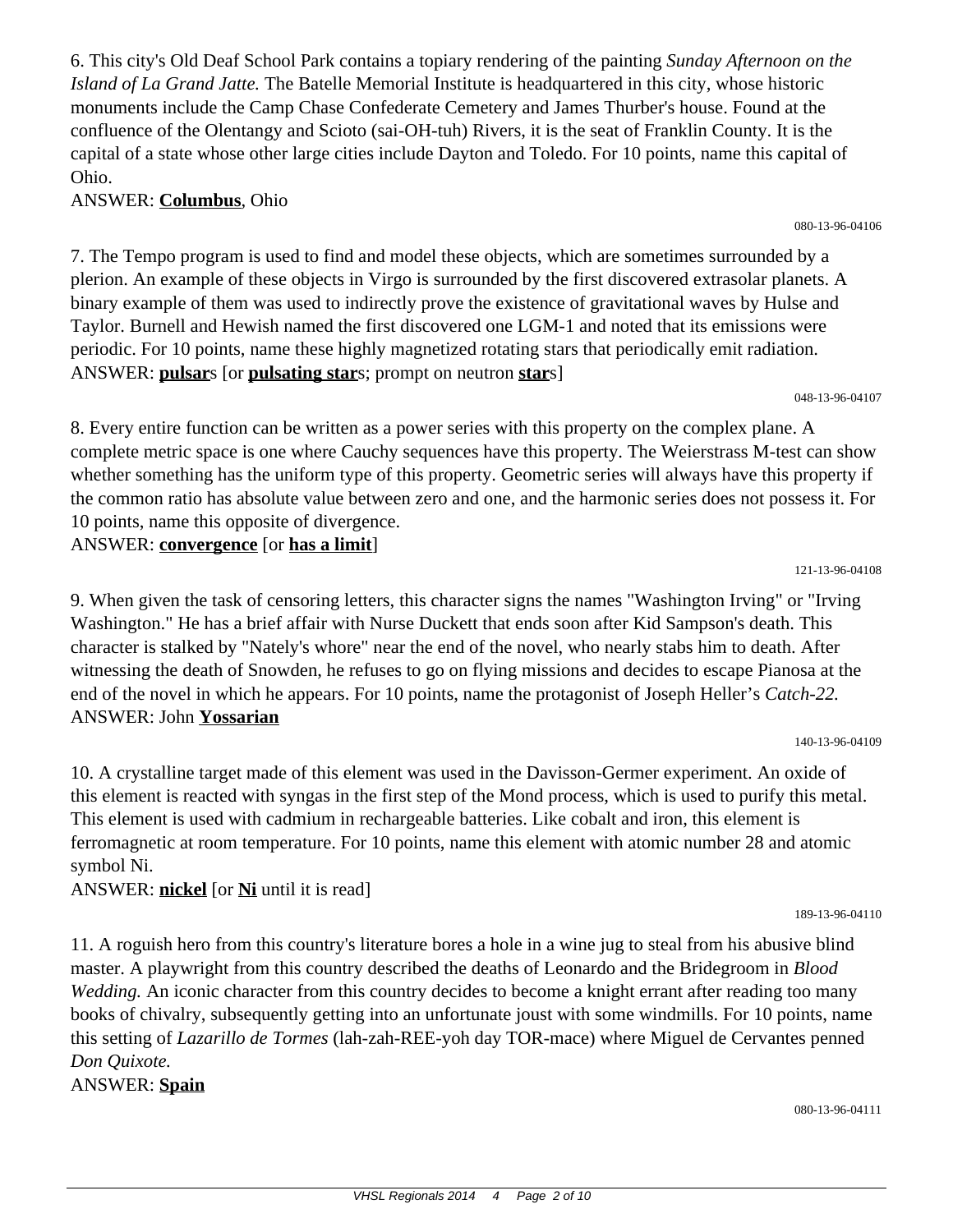12. A city from this modern-day country names a major chord built on the lowered second scale degree. The NBC Symphony Orchestra was established for a conductor from this country. A composer from this country supposedly saved polyphony with a performance of the *Pope Marcellus Mass.* A Baroque composer from this country wrote a set of four violin concerti that depict events such as a thunderstorm and hunting in his *The Four Seasons.* For 10 points, name this country, the setting of Ottorino Respighi's *Pines of Rome.*

ANSWER: **Italy** [or **Italian** Republic; or Repubblica **Italiana**]

13. This river contains a seventy-five-mile stretch of rough rapids dubbed "The Gates of Hell." The central portion of this river's basin is known as the "cuvette" and contains the second-largest rainforest in the world. This river splits off at a point, creating a lake-like area now known as the Malebo Pool. The Lualaba is this river's largest tributary. The cities of Kinshasa and Brazzaville lie on the banks of this river, which lends its name to the countries both of those cities are located in. For 10 points, name this major river of central Africa, the second longest on the continent.

# ANSWER: **Congo** River

14. This poem's third section declares that this poem's dedicatee "will split the heavens of Long Island and resurrect your living human Jesus from the superhuman tomb." The second part of this poem describes a character who is "the crossbone soulless jailhouse and Congress of sorrows" named Moloch. This poem declares "Carl Solomon! I'm with you in Rockland" and starts by declaring that "I saw the best minds of my generation destroyed by madness." For 10 points, name this poem by Allen Ginsberg. ANSWER: *Howl*

186-13-96-04114

15. This man's secretary of state James Byrnes was the recipient of George Kennan's "Long Telegram." He fired Secretary of Commerce Henry Wallace for Wallace's pro-Soviet beliefs on foreign policy. This man ran against Wallace for President when Wallace was with the Progressive Party, in the same year that dissidents from his party nominated Strom Thurmond for the "Dixiecrat" ticket. As President, he sent troops to Korea and approved dropping the atomic bomb. For 10 points, name this successor of Franklin Roosevelt.

ANSWER: Harry S. **Truman**

121-13-96-04115

140-13-96-04112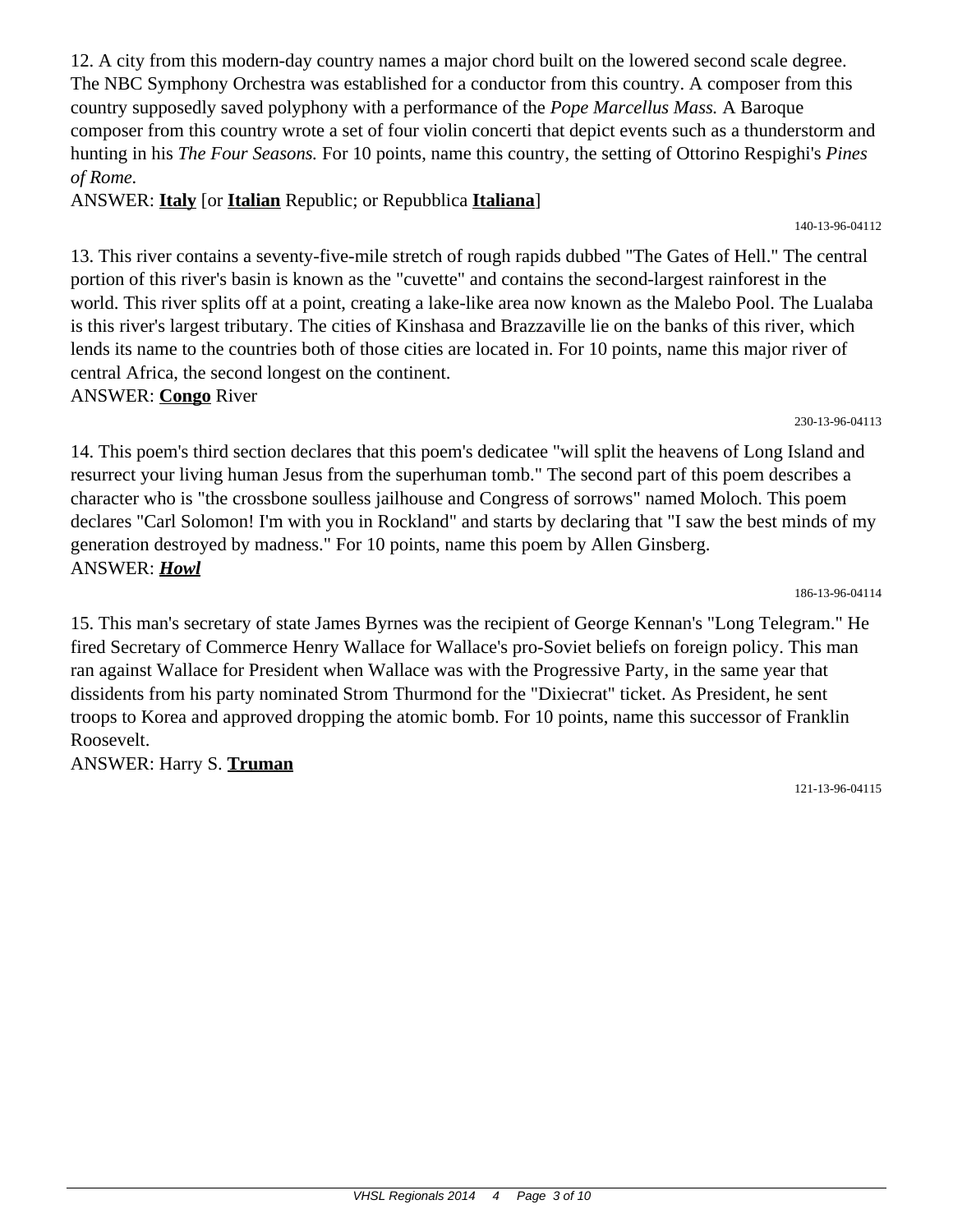

1A. What nineteenth-century American poet wrote "To a Waterfowl" and "Thanatopsis?" ANSWER: William Cullen **Bryant**

1B. In what German board game do players try to get ten Victory Points by acquiring sheep, wheat, wood, brick, and ore?

ANSWER: *The Settlers of Catan*

2A. What type of star, which is composed of electron-degenerate matter, has an upper mass bound described by the Chandrasekhar (chohn-druh-shay-KAR) limit? ANSWER: **white dwarf**s

2B. What Naiad was turned into a laurel tree while being pursued by Apollo? ANSWER: **Daphne**

3A. This is a 20-second calculation question. A school brings six players to a quizbowl tournament. How many different ways are there to pick four players to play in a given round? ANSWER: **15**

3B. This is a 20-second calculation question. You invest 10 dollars at one percent interest, compounded continuously. Rounded to the nearest dollar, how much money will you have after one hundred years? ANSWER: \$**27**

4A. What Cavalier poet instructed, "Gather ye rosebuds, while ye may," in his "To the Virgins, to Make Much of Time"?

# ANSWER: Robert **Herrick**

4B. What French architect built the Villa Savoye and laid out the Five Points of Architecture in a famous treatise?

# ANSWER: Le **Corbusier**

5A. What Showtime network TV show follows a Miami serial killer who abides by the Code of Harry? ANSWER: *Dexter*

5B. What Indian novelist earned a *fatwa* from Ayatollah Khomeini for writing *The Satanic Verses?* ANSWER: Salman **Rushdie**

6A. At what 480 BCE battle did three hundred Spartans led by King Leonidas hold off a larger Persian army?

# ANSWER: Battle of **Thermopylae**

6B. What name is given to the heterogeneous sediment deposited by glaciers that covers structures like moraines?

ANSWER: **till**

7A. What theorem states that for any integer n greater than 2, no three integers can satisfy the equation a to the n plus b to the n equals c to the n?

ANSWER: **Fermat's last** theorem

7B. What American painted *Automat* and *Nighthawks*? ANSWER: Edward **Hopper**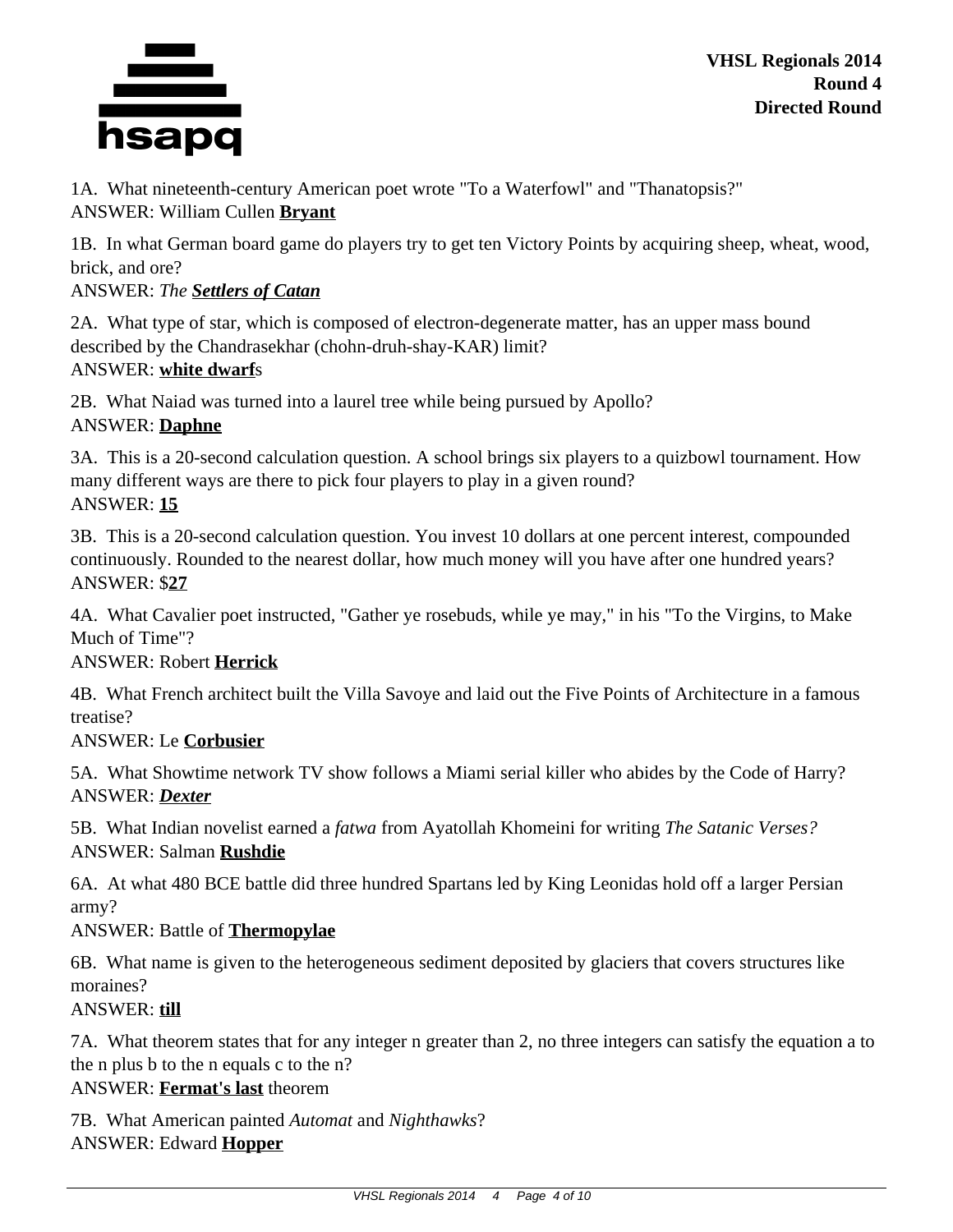8A. What German-American anthropologist taught Edward Sapir and Margaret Mead at Columbia University?

ANSWER: Franz **Boas**

8B. What Mesoamerican civilization led by Montezuma was crushed by the conquistador Hernan Cortes? ANSWER: **Aztec**s

9A. This is a 30-second calculation question. A dartboard has radius 8 inches, and the inner bullseye has radius of one-half an inch. If a dart strikes the dartboard, what is the probability that it hits the bullseye? ANSWER: **1/256**

9B. This is a 30-second calculation question. If angle theta is in quadrant II and sine theta is two over the square root of 29, what is sine of two theta? ANSWER: **-20/29**

10A. What composer's forty-first and final symphony in C major is nicknamed the "Jupiter?" ANSWER: Wolfgang Amadeus **Mozart**

10B. What man, who held power in the Soviet Union from 1985 to 1991, instituted the reform programs of "perestroika" (peh-ress-TROY-kuh) and "glasnost" (GLAZ-nahst)? ANSWER: Mikhail **Gorbachev**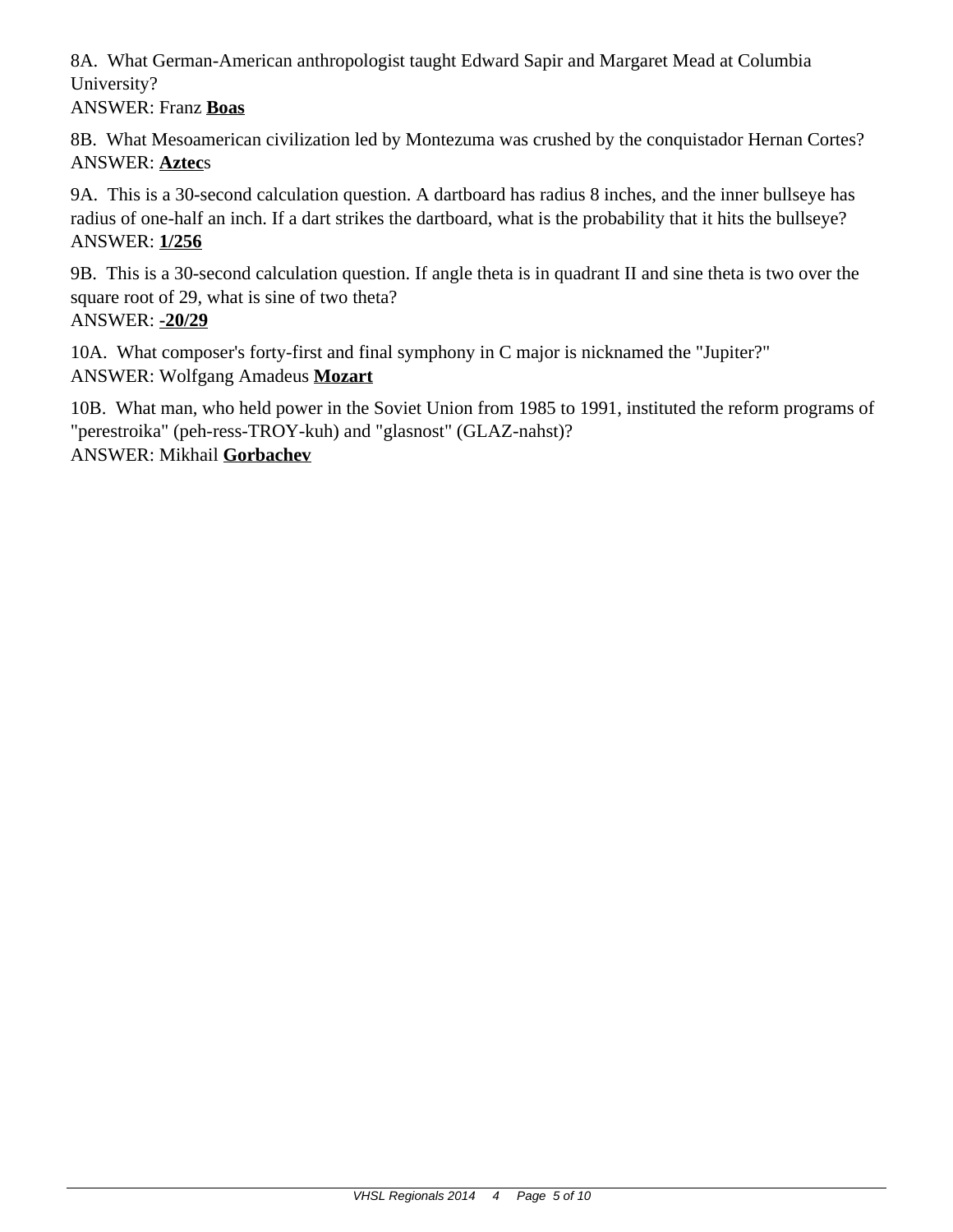

1. These entities do not perform any work on an isolated charge, and the divergence of its strength is always zero. Maxwell found that changing electric fields can generate one of these, and the force on a particle moving through one of these entities is proportional to the cross product of its velocity and this entity's strength. They can also be generated by electric currents, and their strength is measured in Gausses or Teslas. For 10 points, identify this type of field that deflects compass needles. ANSWER: **magnetic** field [or **B**-field or **H**-field]

226-13-96-04117

2. In one of this man's novels, Gordon Comstock returns to his old job at an ad agency after willingly reducing himself to poverty. In an essay by this man, he wrote that modern political literature is "largely the defense of the indefensible." In addition to penning *Keep the Aspidistra Flying* and "Politics and the English Language," this man wrote a novel in which O'Brien betrays Winston Smith in a country dominated by Big Brother. For 10 points, name this British author of *Nineteen Eighty-Four* and *Animal Farm.*

ANSWER: George **Orwell** [or Eric **Blair**]

030-13-96-04118

239-13-96-04119

3. This element's sulfide can build up on the inside of electronics in a phenomenon called "whiskering". Electrum is an alloy of gold and this element. A test that distinguishes aldehydes from ketones uses a nitrate of this element dissolved in ammonia, called Tollens's reagent. This transition metal, which has the lowest electrical resistivity of any element, is below copper and above gold on the periodic table. For 10 points, name this precious metal which forms an alloy with copper named sterling, an element with atomic symbol Ag.

ANSWER: **silver** [or **Ag** until it is read]

4. In February 2010, this man declared his state was in fiscal emergency and on the same day eliminated the Department of the Public Advocate. On election day 2013, this man won re-election over Democratic challenger Barbara Buono. In 2012, he drew criticism from his own party after visiting areas affected by Hurricane Sandy with Barack Obama. In January 2014, he was accused of conspiring to create traffic jams on the George Washington Bridge as retribution against Fort Lee Mayor Mark Sokolich. For 10 points, name this current governor of New Jersey.

ANSWER: Chris **Christie**

5. Invariants named for these constructs are true after every time they are executed. A type of them whose name is prefixed with "do" checks the termination condition at the end, rather than the beginning. One can go to the beginning of one of them with the "continue" command, or leave one entirely with the "break" command. These constructs come in "while" and "for" types. For 10 points, name these repeating pieces of code, an "infinite" one of which will cause a program to run forever.

ANSWER: **loop**s [or specific answers, such as **for loop**s or **while loop**s]

132-13-96-04121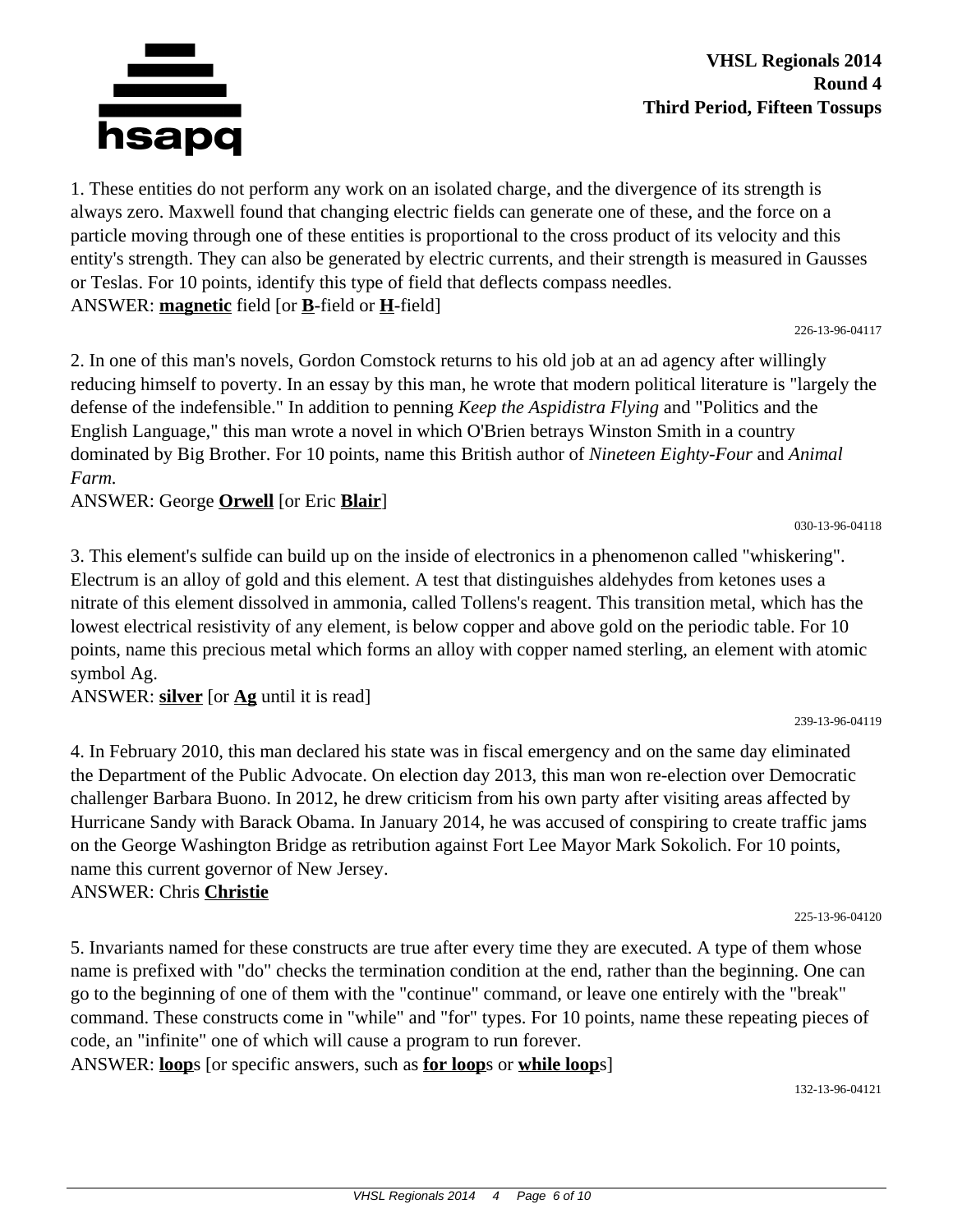6. Many angiosperms arose as a result of a polyploidy-based type of this process. Niles Eldredge and Stephen Jay Gould proposed that this process happens over brief time periods in punctuated equilibrium. The most common form of this process occurs when a group of organisms becomes geographically isolated and undergoes genetic divergence compared to a parent population; that is its allopatric type. For 10 points, identify this term for the process by which new species arise.

ANSWER: **speciation** [or obvious equivalents, such as the creation of **new species**, until "new species arise" is read; prompt on **anagenesis**; prompt on **cladogenesis**; prompton **genetic drift**; prompt on **natural selection**; prompt on **evolution**]

7. This man founded the all-female music group called the Moranbong Band. He is the dedicatee of the song "Onwards Toward the Final Victory." This man has attempted to erase the past of his wife, a former singer in the Unhasu Orchestra, and his former bodyguard revealed the existence of more than a dozen of this man's private homes, including Ryongsong Residence. This world leader notoriously purged his own uncle, Jang Sung-taek, and the first American he ever met may have been Dennis Rodman. For 10 points, name this Supreme Leader of North Korea.

## ANSWER: **Kim Jong-un** [prompt on **Kim**]

8. In January 2011, Harvey Updike called in to a radio show to claim he poisoned this university's Toomer's Corner Oaks. Chris Davis returned a kick more than a hundred yards to give this university a win in the 2013 Iron Bowl. This university got a late lead on a Tre Mason run during a 2014 bowl game, but gave up a touchdown with thirteen seconds left to a team led by Jameis (JAY-mis) Winston. This university won the 2011 BCS title with Cam Newton. For 10 points, name this university that lost in the 2014 title game to Florida State and has an in-state rivalry with Alabama. ANSWER: **Auburn** University [prompt on **Tigers**]

023-13-96-04124

9. This god disguises himself as Gagnrathr (GAG-in-roth-er) to engage in a riddling contest with Vafthruthnir (vaf-THROOF-neer). While pretending to be Bolverk (BUL-verk), he stole the mead of poetry from Baugi (BOW-gee). In the *Voluspa,* (vuh-LUSS-puh) a seer tells him that at Ragnarok, he will be swallowed by the wolf Fenrir (FEN-reer). This god hanged himself from Yggdrasil (IG-druh-sil) for nine days to learn the runes, and put one of his eyes in Mimir's (MIM-eerz) well in exchange for wisdom. For 10 points, name this husband of Frigg, father of Thor, and chief Norse god. ANSWER: **Odin**

121-13-96-04125

10. In a play by this author, a dramatic cold snap freezes Excelsior, New Jersey, where the Antrobus family owns a mammoth. This author's play *The Matchmaker* provides the basis for the musical *Hello, Dolly!* At the end of his best-known play, Emily relives her twelfth birthday after addressing her fellow ghosts in a cemetery. In that play, the Stage Manager comments on the marriage of George Gibbs and Emily Webb in Grover's Corners. For 10 points, name this American playwright of *Our Town.* ANSWER: Thornton **Wilder**

080-13-96-04126

052-13-96-04123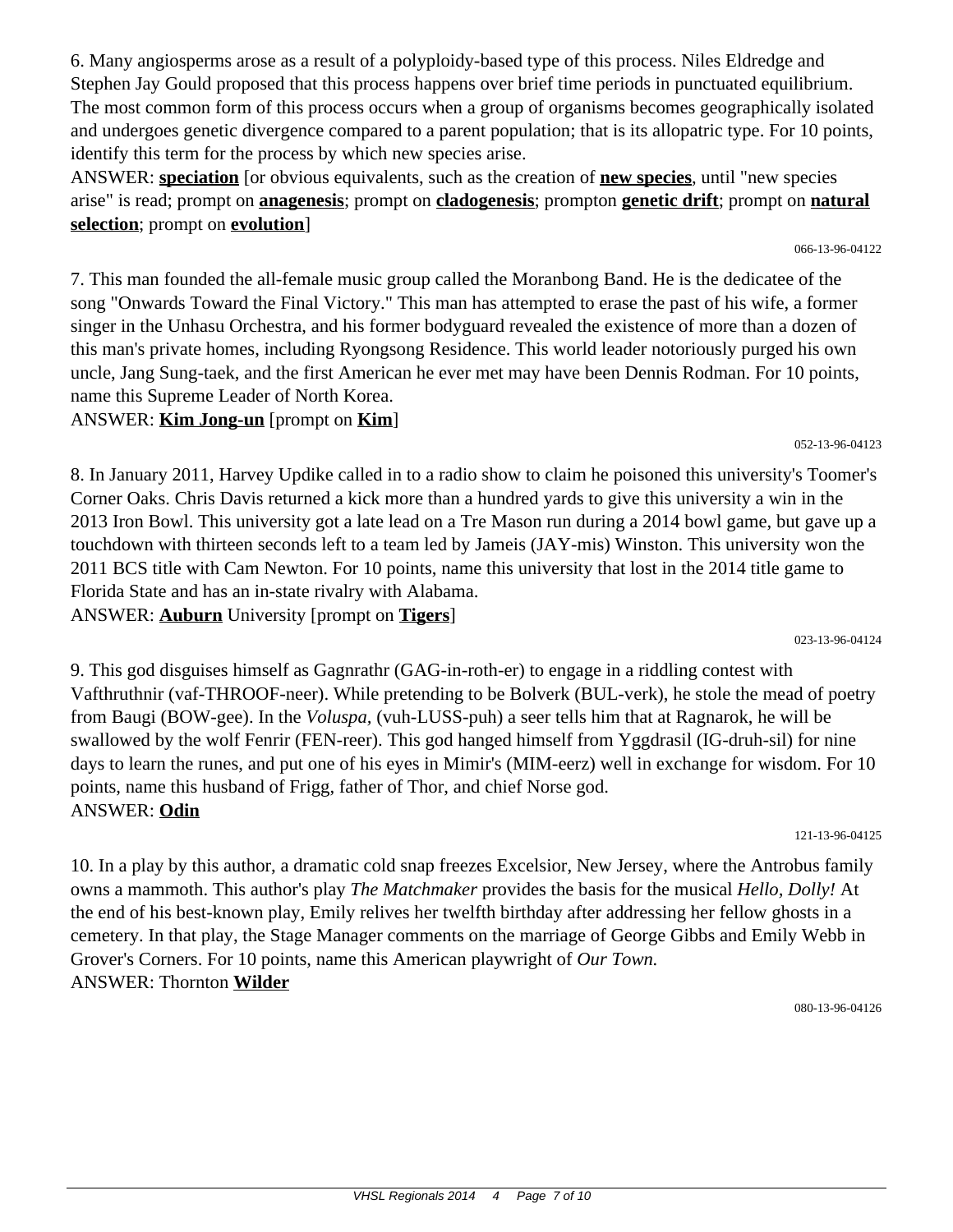11. A character in this opera tells of how he was asked to play violin to a pet parrot until the parrot died. Another character tells of her love for flowers following the aria "che gelida manina" (kay JAH-lee-duh mah-NEE-nuh). Two characters in this opera sing of their love for each other in "O soave fanciulla" (oh soo-AH-vay fohn-CHOO-luh). The aria "quando me'n v'o" is sung while Musetta dances a waltz to Marcello in this opera, which ends with Rodolfo weeping as Mimi dies of consumption. For 10 points, name this opera by Giacomo Puccini set in the poor quarters of Paris. ANSWER: *La boheme*

12. The Zulu words "ummese" (oo-MEH-seh) and "igotshwa" (ee-GOT-shwuh) can both be translated as this object in English. A French idiom for a confused person literally translates as "a hen that has found" this item. Though Dutch and Danish have a similar word for this object as English, derived from Proto-Germanic, the High German languages call it a "messer." This item is a "couteau" in French and a "cuchillo" (coo-CHEE-yoh) in Spanish. In prison slang, this item may be called a "shank" or a "shiv." For 10 points, identify this object used to eat food or stab someone. ANSWER: a **knife**

13. A Glu-104-Asp mutation in one enzyme in this pathway causes a rare chronic hemolytic anemia and cardiomyopathy. An isomerase in this pathway is one of the few catalytically perfect enzymes. The first enzyme in this pathway is hexokinase. This process begins with an investment phase and ends with a payoff phase, which uses substrate-level phosphorylation to generate a net of two ATP. For 10 points, name this process that generates a pair of pyruvate molecules by splitting a monosaccharide. ANSWER: **glycolysis** [or **Embden-Meyerhof**-Parnas pathway]

048-13-96-04129

019-13-96-04128

14. Dennis Macdonald holds that the story of this man is an imitation of the episode in which Odysseus defeats the suitors. In John 18, this character is called by the word "lestes," (LESS-teez) meaning "bandit" or "revolutionary." In Mark and Luke, he is said to have been involved in the riot against the plan to plant Roman standards on the Temple Mount, and in Matthew, he is simply called a "notorious prisoner." The chant of a crowd to "give us" this man is the origin of the "Jewish deicide" (DAY-uh-side) belief. For 10 points, name this criminal released instead of Jesus.

# ANSWER: **Barabbas**

15. This city's Augarten park contains two half-finished anti-aircraft towers too solid to be safely demolished. For many years, the world's tallest Ferris wheel was in the park called the Prater in its district of Leopoldstadt. When this city's second through ninth districts were added, the old city walls were replaced by the road called the Ringstrasse. The Schönbrunn Palace was the summer residence for this city's Habsburg monarchs. For 10 points, name this capital of Austria. ANSWER: **Vienna**, Austria [or **Wien**, Österreich]

121-13-96-04131

019-13-96-04130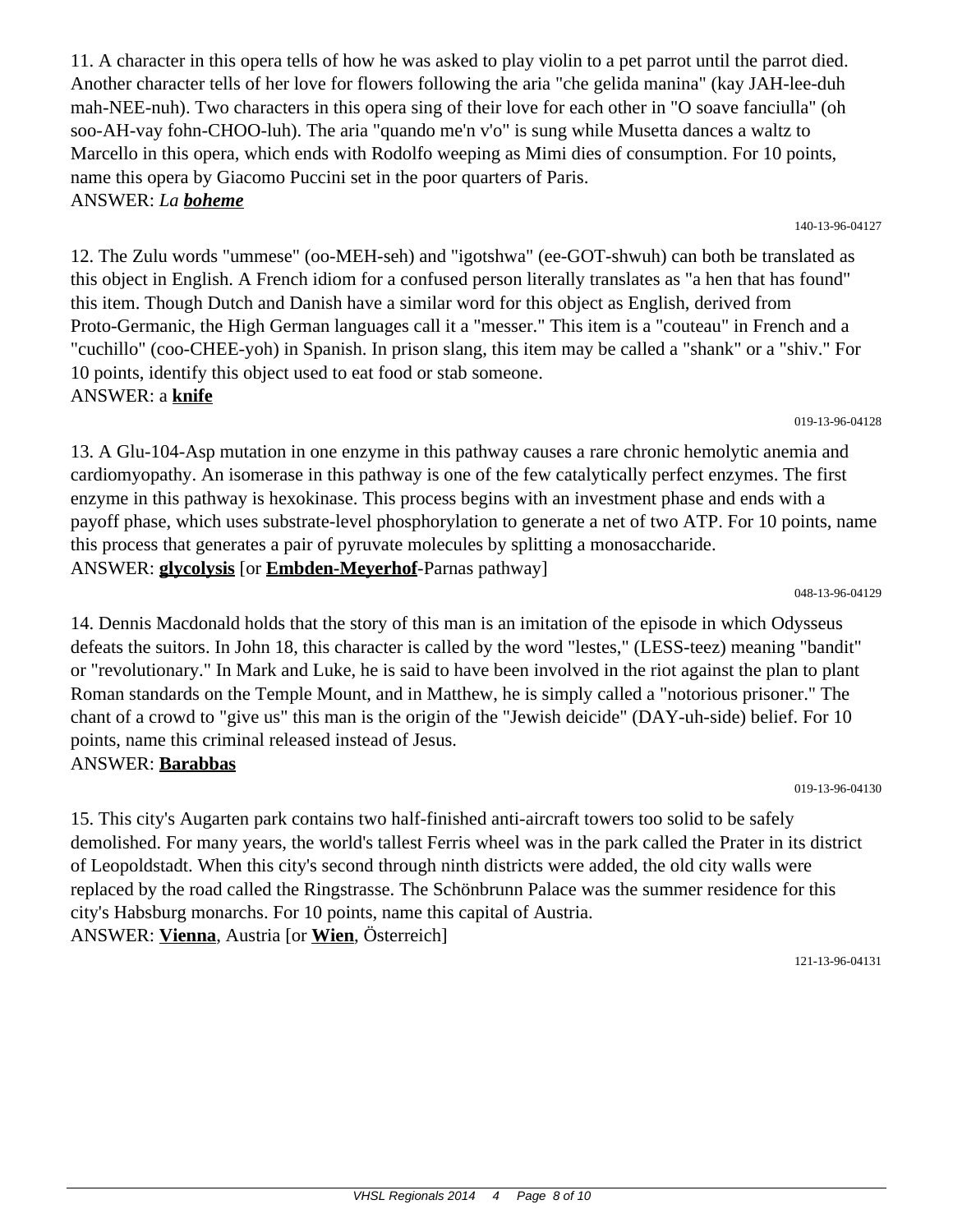

1. Howard Jarvis successfully advocated for an amendment to this state's constitution that limited the maximum level of property taxes. Over sixty percent of voters supported that ballot initiative here, which was known as Proposition 13. A man who promised to make the "welfare bums" work defeated Pat Brown for the governorship here in 1966. Brown won its 1962 election running against Richard Nixon, and his son Jerry is the current governor of this state. For 10 points, name this state, where Ronald Reagan was governor in the 1960s.

ANSWER: **California**

2. One example of this genre addressed to "Vera" was written by Vladimir Nabokov and originally referred to the mother of the Muses. Another book in this genre describes how the main character was sexually abused by her mother's boyfriend Mr. Freeman and then helped out of a period of silence by Bertha Flowers after moving back to Stamps, Arkansas. For 10 points, name this genre that includes *Speak, Memory* and Maya Angelou's *I Know Why the Caged Bird Sings,* which both describe the authors's lives. ANSWER: **autobiography** [or **autobiographies**; or **memoir**s]

023-13-96-04133

121-13-96-04132

3. In the Debye (DEH-buy) model, specific heat is proportional to temperature raised to this power. A compound containing this many oxygen atoms is broken down via a radical mechanism by CFCs. Bent molecules have one electron lone pair and this many atoms. This type of s p hybridization is exhibited by methane. It is the number of valence electrons for aluminum and boron. This many hydrogens are bonded with a phosphate ion to form phosphoric acid. For 10 points, identify this number of oxygen atoms in ozone.

### ANSWER: **three**

4. During this battle, the Ninth Corps took three hours to get across the Lower Bridge, which was subsequently called the Burnside Bridge. This battle was shortly preceded by both the Battle of South Mountain and Stonewall Jackson's capture of Harpers Ferry. The outcome of this battle allowed for the issuing of the Emancipation Proclamation and stopped the advance of the Confederate army into Maryland. For 10 points, name this 1862 Civil War battle that was a Union victory and the single bloodiest day of the war.

ANSWER: Battle of **Antietam** [or Battle of **Sharpsburg**]

023-13-96-04135

189-13-96-04134

5. The removal of these proteins by apharesis is the treatment for Guillain–Barré (GHEE-yahn BAR-ay) syndrome. These proteins are the subject of the Kabat numbering scheme, and their function mostly depends on their CDR3 regions. These proteins are separated into isotypes by their constant regions, consist of two heavy and two light chains, and get their variable regions from VDJ recombination. These proteins are secreted by plasma cells. For 10 points, name these Y-shaped proteins that are secreted by B-cells and which bind to antigens.

# ANSWER: **antibodies** [or **immunoglobulin**s]